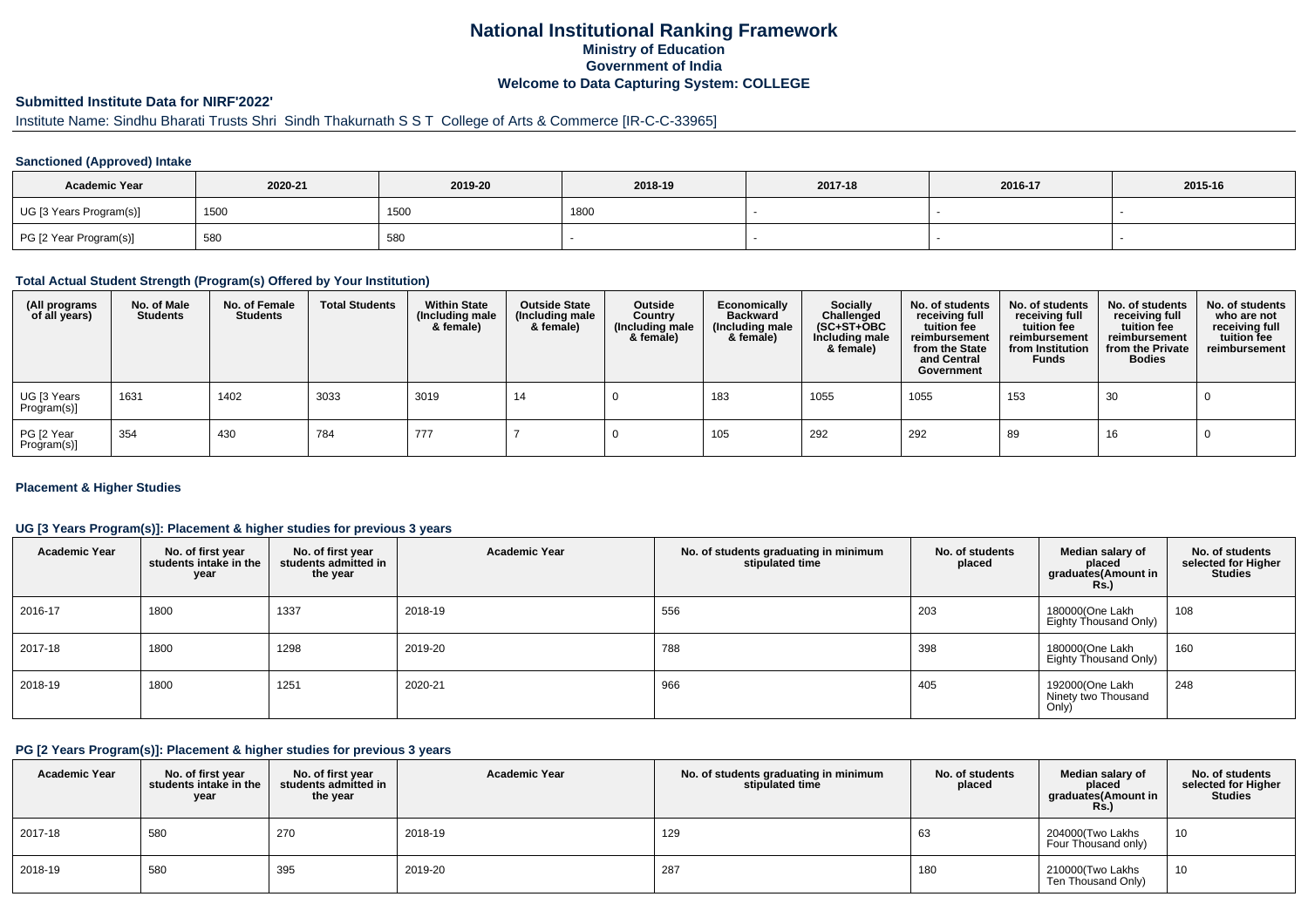| 2019-20 | 580 | $\sqrt{2}$<br>44 J | 2020-21 | 338 | $\rightarrow$<br>∣◡ | 212000(Two Lakhs<br>$\sim$<br>Twelve Thousand<br>Only,<br>. | $\sim$ |
|---------|-----|--------------------|---------|-----|---------------------|-------------------------------------------------------------|--------|
|---------|-----|--------------------|---------|-----|---------------------|-------------------------------------------------------------|--------|

## **Financial Resources: Utilised Amount for the Capital expenditure for previous 3 years**

| <b>Academic Year</b>                                                                                 | 2020-21                                                              | 2019-20                                                            | 2018-19                                                                |  |  |  |  |  |  |
|------------------------------------------------------------------------------------------------------|----------------------------------------------------------------------|--------------------------------------------------------------------|------------------------------------------------------------------------|--|--|--|--|--|--|
|                                                                                                      | <b>Utilised Amount</b>                                               | <b>Utilised Amount</b>                                             | <b>Utilised Amount</b>                                                 |  |  |  |  |  |  |
| Annual Capital Expenditure on Academic Activities and Resources (excluding expenditure on buildings) |                                                                      |                                                                    |                                                                        |  |  |  |  |  |  |
| Library                                                                                              | 35400 (Thirty Five Thousand Four Hundred Only)                       | 170138 (One Lak Seventy thousand One Hundred Thirty Eight<br>only) | 253951 (Two Lakhs Fifty Three Thousand Nine Hundred fifty<br>One only) |  |  |  |  |  |  |
| New Equipment for Laboratories                                                                       | 501140 (Five Lakhs One Thousand One Hundred Forty Only)              | 329875 (Three Lakhs Twenty Nine Eight Hundred seventy<br>Five)     | 1907600 (Nineteen Lakhs Seven Thousand Six Hundred)                    |  |  |  |  |  |  |
| Other expenditure on creation of Capital Assets (excluding<br>expenditure on Land and Building)      | 1601846 (Sixteen Lakhs One Thousand Eight Hundred Forty<br>Six Only) | 380017 (Three Lakhs Eighty Thousand Seventeen Only)                | 564283 (Five Lakhs Sixty Four Thousand Two Hundred Eighty<br>Three)    |  |  |  |  |  |  |

## **Financial Resources: Utilised Amount for the Operational expenditure for previous 3 years**

| 2020-21<br><b>Academic Year</b>                                                                                                                                                                |                                                                                   | 2019-20                                                                                   | 2018-19                                                                             |
|------------------------------------------------------------------------------------------------------------------------------------------------------------------------------------------------|-----------------------------------------------------------------------------------|-------------------------------------------------------------------------------------------|-------------------------------------------------------------------------------------|
|                                                                                                                                                                                                | <b>Utilised Amount</b>                                                            | <b>Utilised Amount</b>                                                                    | <b>Utilised Amount</b>                                                              |
|                                                                                                                                                                                                |                                                                                   | <b>Annual Operational Expenditure</b>                                                     |                                                                                     |
| Salaries (Teaching and Non Teaching staff)                                                                                                                                                     | 19101118 (One Crore Ninety One Lakhs One Thousand One<br>Hundred Eighteen Only)   | 15350266 (One Crore Fifty Three Lakhs Fifty Thousand Two<br>Hundred Sixty Six Only)       | 15045562 (One Crore Fifty Lakhs forty Five thousand Five<br>Hundred Sixty Two Only) |
| Maintenance of Academic Infrastructure or consumables and<br>other running expenditures(excluding maintenance of hostels<br>and allied services, rent of the building, depreciation cost, etc) | 9997921 (Ninety Nine lakhs Ninety Seven thousand Nine<br>Hundred Twenty One Only) | 11287538 (One Crore Twelve Lakhs Eighty Seven Thousand<br>Five Hundred Thirty Eight Only) | 9719579 (Ninety Seven Lakhs Nineteen Thousand Five<br>Hundred Seventy Nine Only)    |
| Seminars/Conferences/Workshops                                                                                                                                                                 | 111750 (One Lakhs Eleven Thousand Seven Hundred Fifty<br>Only)                    | 183150 (One Lakh Eighty Three Thousand One Hundred fifty<br>Only)                         | 117698 (One Lakh Seventeen Thousand Six Hundred Ninety<br>Eight Only)               |

## **PCS Facilities: Facilities of physically challenged students**

| 1. Do your institution buildings have Lifts/Ramps?                                                                                                         | Yes, more than 40% of the buildings |
|------------------------------------------------------------------------------------------------------------------------------------------------------------|-------------------------------------|
| 2. Do your institution have provision for walking aids, including wheelchairs and transportation from one building to another for<br>handicapped students? | Yes                                 |
| 3. Do your institution buildings have specially designed toilets for handicapped students?                                                                 | Yes, more than 60% of the buildings |

### **Faculty Details**

| Srno | Name                                                  | Age | Designation                                         | Gender | Qualification   | <b>Experience (In</b><br><b>Months)</b> | <b>Currently working<br/>with institution?</b> | <b>Joining Date</b> | <b>Leaving Date</b> | <b>Association type</b> |
|------|-------------------------------------------------------|-----|-----------------------------------------------------|--------|-----------------|-----------------------------------------|------------------------------------------------|---------------------|---------------------|-------------------------|
|      | <b>DEEPAK INDER</b><br><b>MOOLPANI</b>                | 26  | <b>Assistant Professor</b>                          | Male   | MSc(IT)         | 48                                      | Yes                                            | 01-06-2018          | $-$                 | Regular                 |
| 2    | <b>JETHO</b><br><b>CHANCHALDAS</b><br><b>PURSWANI</b> | 56  | Dean / Principal /<br>Director / Vice<br>Chancellor | Male   | Ph.D            | 432                                     | Yes                                            | 01-05-2004          | $-$                 | Regular                 |
| 3    | KHUSHBU JETHO<br>PURSWANI                             | 41  | <b>Assistant Professor</b>                          | Female | Ph.D            | 40                                      | Yes                                            | 01-06-2009          | $-$                 | Regular                 |
| 4    | <b>TUSHAR GANPAT</b><br>WAKSE                         | 36  | <b>Assistant Professor</b>                          | Male   | M.A.(Economics) | 35                                      | Yes                                            | 01-06-2009          | $-$                 | Regular                 |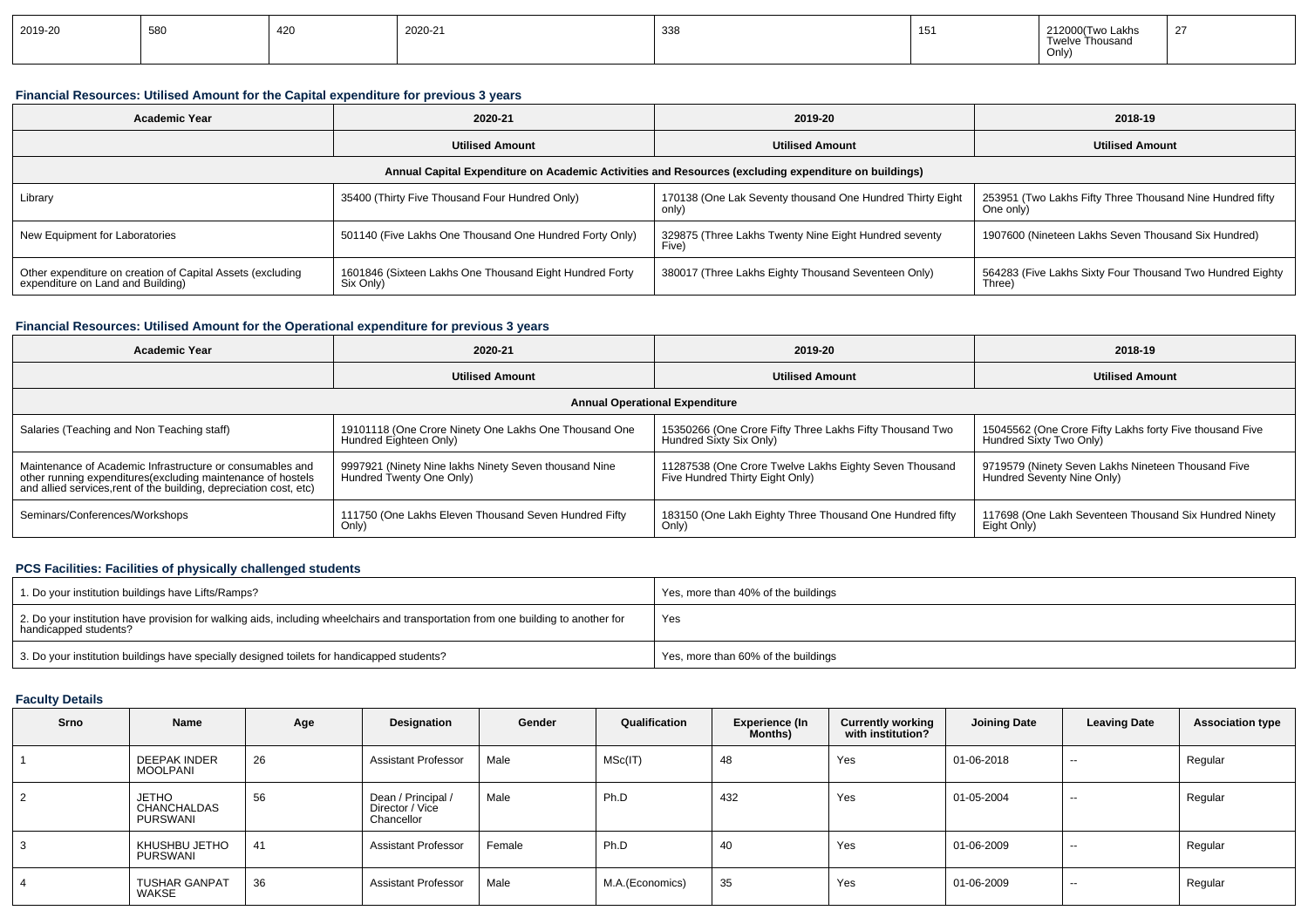| 5  | <b>DILIP KHILURAM</b><br>AHUJA                  | 36 | <b>Assistant Professor</b> | Male   | M.A           | 192 | Yes | 28-07-2009 | $\sim$                   | Regular |
|----|-------------------------------------------------|----|----------------------------|--------|---------------|-----|-----|------------|--------------------------|---------|
| 6  | <b>SUNIL</b><br><b>NAVANITLAL SHAH</b>          | 52 | <b>Assistant Professor</b> | Male   | <b>LLM</b>    | 277 | Yes | 02-07-2012 | $\sim$                   | Regular |
| 7  | MANISHA GANESH<br><b>AGALE</b>                  | 32 | <b>Assistant Professor</b> | Female | M.A           | 144 | Yes | 01-06-2018 | $\sim$                   | Regular |
| 8  | <b>BHAVIKA</b><br><b>MANOHAR</b><br>MULCHANDANI | 45 | <b>Assistant Professor</b> | Female | <b>MCA</b>    | 121 | Yes | 01-06-2011 | $\sim$                   | Regular |
| 9  | RISHIKA KAMLESH<br>PALI                         | 30 | <b>Assistant Professor</b> | Female | M.Sc.         | 97  | Yes | 27-07-2013 | $\overline{\phantom{a}}$ | Regular |
| 10 | <b>NEHA VIJAY</b><br>TELANI                     | 29 | <b>Assistant Professor</b> | Female | M.COM         | 43  | Yes | 13-10-2018 | $\sim$                   | Regular |
| 11 | <b>DEEPAK</b><br>SHYAMNARAYAN<br><b>DUBEY</b>   | 39 | <b>Assistant Professor</b> | Male   | M.Sc.         | 169 | Yes | 28-06-2011 | $\overline{\phantom{a}}$ | Regular |
| 12 | <b>MAYRA KUMAR</b><br><b>LACHHANI</b>           | 31 | <b>Assistant Professor</b> | Female | <b>MCA</b>    | 97  | Yes | 11-07-2017 | $\overline{\phantom{a}}$ | Regular |
| 13 | ATHAR JAMAL<br><b>AADIL AHMAD</b>               | 30 | <b>Assistant Professor</b> | Male   | B.E           | 97  | Yes | 26-06-2012 | $\overline{a}$           | Regular |
| 14 | <b>RAVINDRA</b><br>RAMCHANDRA<br><b>JAISWAL</b> | 30 | <b>Assistant Professor</b> | Male   | M.Sc.         | 120 | Yes | 01-06-2012 | $\overline{\phantom{a}}$ | Regular |
| 15 | MADHU<br>KHUBCHAND<br><b>TIRTHANI</b>           | 37 | <b>Assistant Professor</b> | Female | M.COM         | 121 | Yes | 16-08-2016 | --                       | Regular |
| 16 | DEEPIKA VASU<br>VALECHA                         | 30 | <b>Assistant Professor</b> | Female | <b>SET</b>    | 109 | Yes | 01-06-2015 | $\overline{\phantom{a}}$ | Regular |
| 17 | <b>SANTOSH</b><br><b>TIRTHDAS</b><br>KARMANI    | 42 | <b>Assistant Professor</b> | Male   | Ph.D          | 181 | Yes | 10-06-2006 | --                       | Regular |
| 18 | PADMAVATI<br><b>VIKRANT</b><br><b>DESHPANDE</b> | 40 | <b>Assistant Professor</b> | Female | <b>NET</b>    | 181 | Yes | 11-08-2014 | $\overline{\phantom{a}}$ | Regular |
| 19 | DEEPA MANOJ<br><b>AGRAWAL</b>                   | 48 | <b>Assistant Professor</b> | Female | <b>MCA</b>    | 145 | Yes | 01-06-2011 | $\sim$                   | Regular |
| 20 | PUNAM DEVIDAS<br><b>BAGUL</b>                   | 31 | <b>Assistant Professor</b> | Female | M.E.          | 36  | Yes | 07-08-2018 | $\sim$                   | Regular |
| 21 | <b>SMITA VIJAY</b><br>JAGTAP                    | 44 | <b>Assistant Professor</b> | Female | M.A.(History) | 181 | Yes | 01-01-2013 | $\sim$                   | Regular |
| 22 | RAJANI<br>NARENDRA<br><b>KUCHE</b>              | 57 | <b>Assistant Professor</b> | Female | M. Phil       | 217 | Yes | 21-06-2012 | $\sim$                   | Regular |
| 23 | NEHA ABHISHEK<br><b>SINGH</b>                   | 28 | Assistant Professor        | Female | $M.$ COM      | 81  | Yes | 13-12-2018 | Ξ.                       | Regular |
| 24 | ANIL KALURAM<br><b>TELINGE</b>                  | 32 | Assistant Professor        | Male   | $M.$ COM      | 91  | Yes | 16-06-2018 | $\sim$                   | Regular |
| 25 | RAVINDRA<br>PRADEEP PHADKE                      | 36 | <b>Assistant Professor</b> | Male   | M. Phil       | 157 | Yes | 01-07-2017 | Ξ.                       | Regular |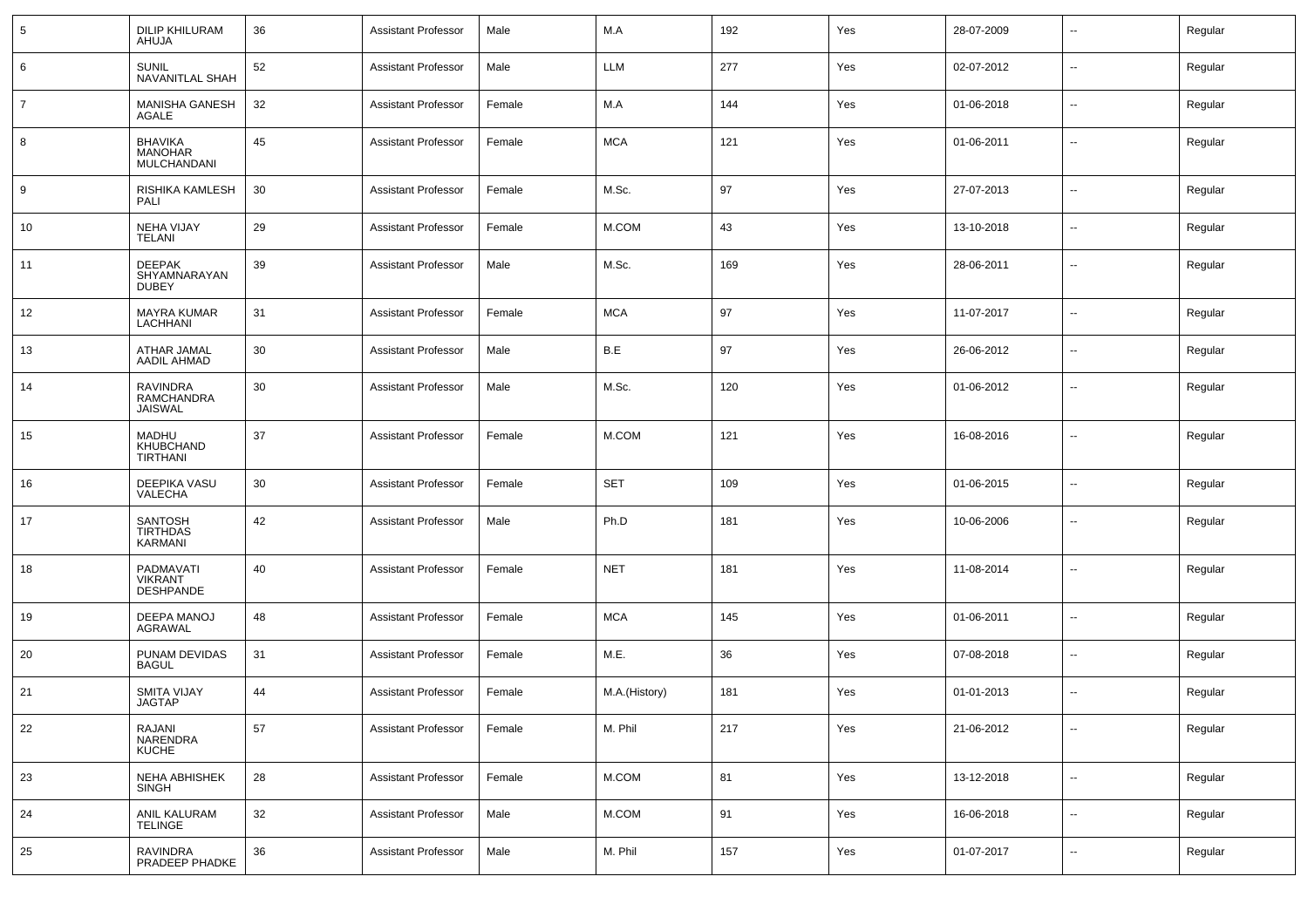| 26 | <b>DEEPAK</b><br><b>MURLIDHAR</b><br>GAVADE            | 39 | <b>Assistant Professor</b> | Male   | M.A                        | 180 | Yes | 01-06-2007 | $\sim$                   | Regular  |
|----|--------------------------------------------------------|----|----------------------------|--------|----------------------------|-----|-----|------------|--------------------------|----------|
| 27 | <b>REENA AMIT</b><br><b>MISHRA</b>                     | 40 | <b>Assistant Professor</b> | Female | M.COM                      | 132 | Yes | 06-12-2013 | $\sim$                   | Regular  |
| 28 | VARSHA<br><b>SRICHAND</b><br>SAWLANI                   | 30 | <b>Assistant Professor</b> | Female | <b>SET</b>                 | 108 | Yes | 08-07-2013 | $\overline{\phantom{a}}$ | Regular  |
| 29 | <b>MAYUR RAKESH</b><br><b>MATHUR</b>                   | 29 | <b>Assistant Professor</b> | Male   | M.COM                      | 108 | Yes | 01-06-2018 | $\sim$                   | Regular  |
| 30 | SACHIN VITHAL<br>VAYLE                                 | 41 | <b>Assistant Professor</b> | Male   | M.A.(History)              | 180 | Yes | 06-01-2008 | $\sim$                   | Regular  |
| 31 | SAMBHAJI<br>ATMARAM<br>KHANDEKAR                       | 30 | <b>Assistant Professor</b> | Male   | <b>SET</b>                 | 120 | Yes | 01-08-2018 | $\sim$                   | Regular  |
| 32 | <b>KIRAN GURBANI</b>                                   | 47 | <b>Assistant Professor</b> | Female | M. Phil                    | 264 | Yes | 01-06-2008 | $\overline{\phantom{a}}$ | Regular  |
| 33 | <b>JYOTI VISHNU</b><br><b>SHEKADE</b>                  | 29 | <b>Assistant Professor</b> | Female | <b>SET</b>                 | 72  | Yes | 01-06-2016 | $\sim$                   | Regular  |
| 34 | <b>KRISHNAJI</b><br>ATMARAM<br>SALGAONKAR              | 44 | <b>Assistant Professor</b> | Male   | B.E                        | 48  | Yes | 01-06-2018 | $\sim$                   | Regular  |
| 35 | DHIRAJ MAHESH<br>PARWANI                               | 28 | <b>Assistant Professor</b> | Male   | M.Sc.                      | 48  | Yes | 01-06-2018 | --                       | Regular  |
| 36 | ARVIND<br><b>HARENDRA SINGH</b>                        | 35 | <b>Assistant Professor</b> | Male   | M.Sc.                      | 48  | Yes | 01-06-2018 | --                       | Regular  |
| 37 | <b>SHRUTIKIRTI</b><br><b>RAJENDRA</b><br><b>SHELAR</b> | 34 | <b>Assistant Professor</b> | Female | M.Sc.                      | 48  | Yes | 01-06-2018 | $\overline{\phantom{a}}$ | Regular  |
| 38 | <b>KIRAN MOHAN</b><br>VASWANI                          | 27 | <b>Assistant Professor</b> | Female | M.COM                      | 60  | Yes | 01-06-2017 | $\overline{\phantom{a}}$ | Regular  |
| 39 | NAMRATA RAJESH<br><b>SINGH</b>                         | 29 | <b>Assistant Professor</b> | Female | M.COM                      | 48  | Yes | 01-06-2018 | $\overline{\phantom{a}}$ | Regular  |
| 40 | <b>SONAM AHUJA</b>                                     | 27 | <b>Assistant Professor</b> | Female | <b>NET</b>                 | 48  | Yes | 01-06-2018 | $\overline{\phantom{a}}$ | Regular  |
| 41 | SWATI VINOD<br><b>KESWANI</b>                          | 40 | <b>Assistant Professor</b> | Female | M.COM                      | 48  | Yes | 01-06-2018 | $\overline{\phantom{a}}$ | Visiting |
| 42 | ANUSHKA<br><b>RAVINDER</b><br><b>SHARMA</b>            | 28 | <b>Assistant Professor</b> | Female | M.COM                      | 48  | Yes | 01-06-2018 | $\sim$                   | Visiting |
| 43 | <b>MANISHA</b><br><b>BHUSHAN SABLE</b>                 | 39 | <b>Assistant Professor</b> | Female | <b>SET</b>                 | 48  | Yes | 01-06-2018 | $\sim$                   | Regular  |
| 44 | <b>ASHWINI</b><br>CHANDRAKANT<br><b>MHASKE</b>         | 35 | <b>Assistant Professor</b> | Female | Ph.D                       | 48  | Yes | 01-06-2018 | $\overline{\phantom{a}}$ | Regular  |
| 45 | SHILPA DEVIDAS<br><b>JALKOTE</b>                       | 40 | <b>Assistant Professor</b> | Female | M.A                        | 48  | Yes | 01-06-2018 | Ξ.                       | Visiting |
| 46 | JYOTI NITIN PATIL                                      | 37 | <b>Assistant Professor</b> | Female | M.A.(Political<br>Science) | 48  | Yes | 01-06-2018 | $\sim$                   | Visiting |
| 47 | <b>SATISH</b><br>SUNDERSAN                             | 44 | <b>Assistant Professor</b> | Male   | M.A                        | 48  | Yes | 01-06-2018 | $\overline{\phantom{a}}$ | Regular  |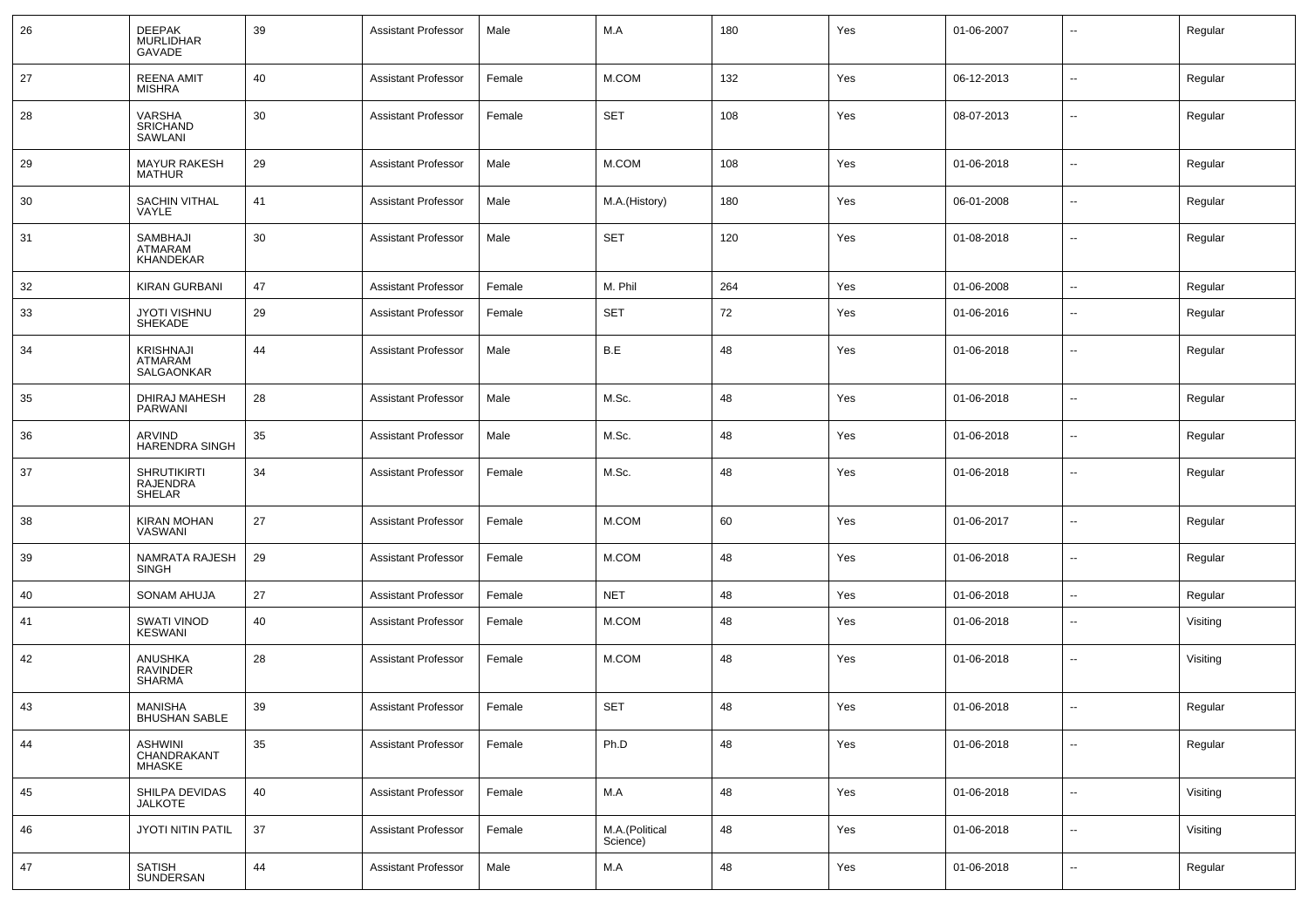| 48 | ANAND MANAHAR<br><b>BADIYANI</b>                | 43 | <b>Assistant Professor</b> | Male   | CA             | 240 | Yes | 01-06-2018 | $\overline{\phantom{a}}$ | Regular |
|----|-------------------------------------------------|----|----------------------------|--------|----------------|-----|-----|------------|--------------------------|---------|
| 49 | <b>JEEVAN</b><br>PANDURANG<br><b>VICHARE</b>    | 47 | <b>Assistant Professor</b> | Male   | M.A.(History)  | 288 | Yes | 15-06-2019 | $\mathbf{u}$             | Regular |
| 50 | PRIYANKA SANDIP<br>KALIKATE                     | 33 | <b>Assistant Professor</b> | Female | M.COM          | 84  | Yes | 01-06-2019 | $\mathbf{u}$             | Regular |
| 51 | ANURADHA<br>PRABHAKARAN                         | 45 | <b>Assistant Professor</b> | Female | M.COM          | 60  | Yes | 01-06-2019 | $\mathbf{u}$             | Regular |
| 52 | <b>VANDANA SONI</b>                             | 34 | <b>Assistant Professor</b> | Female | M.Tech         | 96  | Yes | 01-08-2019 | $\overline{\phantom{a}}$ | Regular |
| 53 | PRIYA S KANJAN                                  | 24 | Assistant Professor        | Female | M.COM          | 36  | Yes | 01-06-2019 | $\sim$                   | Regular |
| 54 | <b>GUNJAN UCHRIYA</b>                           | 31 | <b>Assistant Professor</b> | Female | M.COM          | 36  | Yes | 01-06-2019 | --                       | Regular |
| 55 | SANGHAMITRA<br>NARENDRANATH<br><b>BENDKHALE</b> | 46 | <b>Assistant Professor</b> | Female | <b>B.COM</b>   | 204 | Yes | 01-06-2019 | $\overline{\phantom{a}}$ | Regular |
| 56 | REHSMA RAMESH<br><b>UPASE</b>                   | 25 | Other                      | Female | <b>B.Pharm</b> | 36  | Yes | 01-06-2019 | $\overline{a}$           | Regular |
| 57 | <b>NILESH</b><br>NANDKUMAR<br><b>MANORE</b>     | 49 | <b>Assistant Professor</b> | Female | <b>MBA</b>     | 204 | Yes | 01-06-2019 | $-$                      | Regular |
| 58 | AMEYA SANJAY<br>JADHAV                          | 24 | <b>Assistant Professor</b> | Male   | B.Voc          | 48  | Yes | 01-06-2019 | $\mathbf{u}$             | Regular |
| 59 | OMMPRAKASH<br><b>BADALURAM KORI</b>             | 23 | Other                      | Male   | <b>B.COM</b>   | 36  | Yes | 01-06-2019 | $\mathbf{u}$             | Regular |
| 60 | SWAPNIL PRATAP<br>NALAWADE                      | 36 | <b>Assistant Professor</b> | Male   | <b>PGDM</b>    | 184 | Yes | 01-06-2019 | $\sim$                   | Regular |
| 61 | <b>NEHA NANA</b><br><b>PAWAR</b>                | 26 | <b>Assistant Professor</b> | Female | <b>SET</b>     | 24  | Yes | 03-12-2019 | $\mathbf{u}$             | Regular |
| 62 | Anand Machindra<br>Borde                        | 38 | <b>Assistant Professor</b> | Male   | Ph.D           | 12  | Yes | 01-06-2020 | $\sim$                   | Regular |
| 63 | <b>KRITIKA SUNIL</b><br>VALECHA                 | 34 | <b>Assistant Professor</b> | Female | <b>SET</b>     | 12  | Yes | 01-06-2020 | $\mathbf{u}$             | Regular |
| 64 | <b>KOMAL</b><br><b>BHAGWANDAS</b><br>KAMRA      | 50 | <b>Assistant Professor</b> | Female | <b>SET</b>     | 240 | Yes | 01-06-2020 | $\mathbf{u}$             | Regular |
| 65 | VANDANA<br><b>RUSHABH</b><br>CHANDANSHIV        | 47 | Other                      | Female | M.LISc         | 192 | Yes | 01-06-2008 | $\mathbf{u}$             | Regular |
| 66 | <b>MITHILI</b><br>GAURISHANKAR                  | 39 | <b>Assistant Professor</b> | Female | M. Phil        | 84  | Yes | 01-06-2020 | $\sim$                   | Regular |
| 67 | C KALPANA                                       | 44 | <b>Assistant Professor</b> | Female | M. Phil        | 72  | Yes | 01-06-2020 | $\sim$                   | Regular |
| 68 | PRANIT DILIP<br>KASARE                          | 26 | <b>Assistant Professor</b> | Male   | <b>SET</b>     | 12  | Yes | 01-06-2020 | $\sim$                   | Regular |
| 69 | ANANDA DAGA<br>PIMPALE                          | 51 | <b>Assistant Professor</b> | Male   | <b>SET</b>     | 144 | Yes | 01-06-2020 | $\sim$                   | Regular |
| 70 | NARAYAN LAXMAN<br>JADHAV                        | 42 | <b>Assistant Professor</b> | Male   | Ph.D           | 60  | No  | 01-06-2020 | 31-05-2021               | Regular |